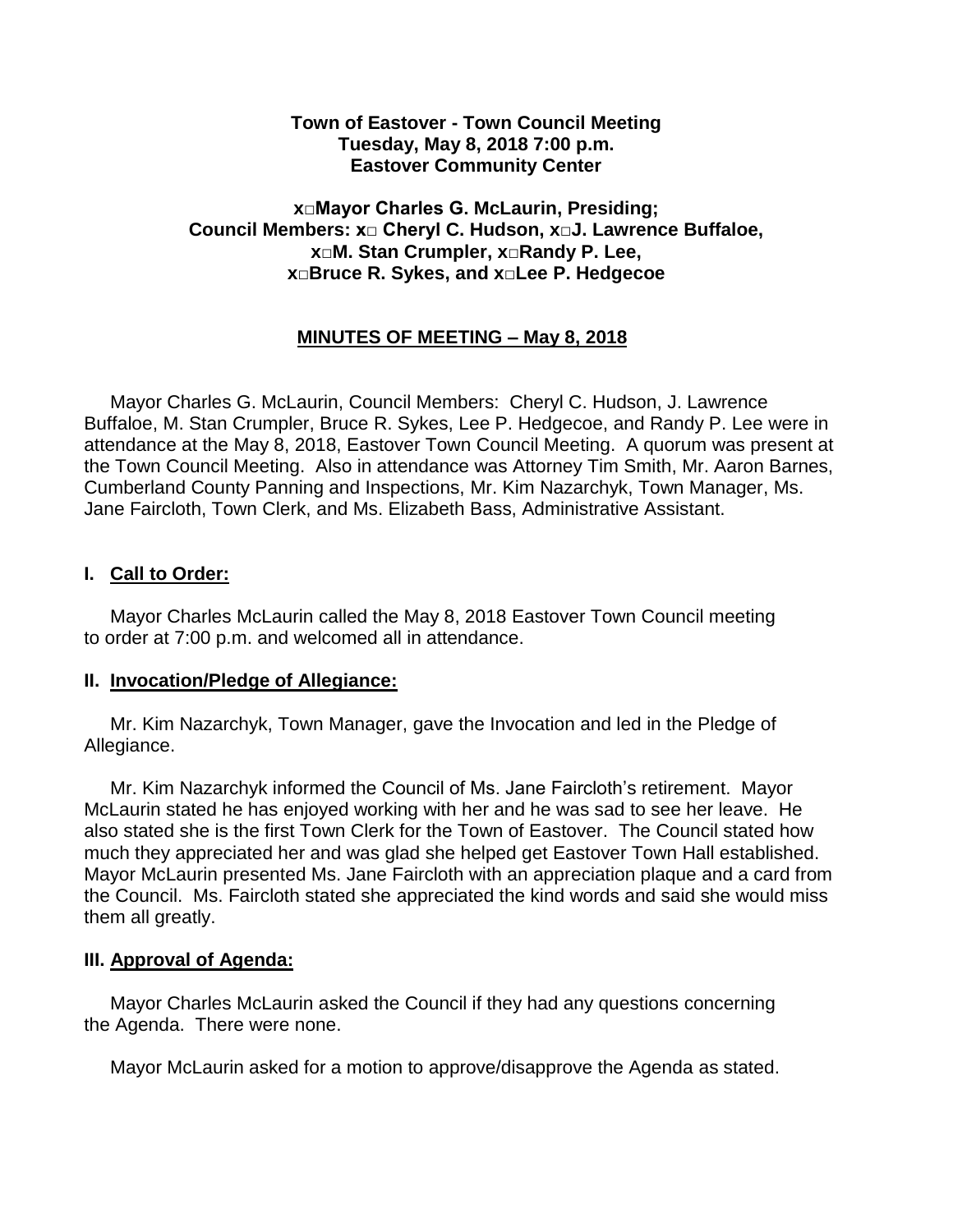Council Member Randy Lee made a motion to approve the Agenda as stated. The motion was  $2<sup>nd</sup>$  by Council Member Stan Crumpler. The vote was unanimous for approval.

## **IV. Public Comments:**

None.

## **V. Consent Agenda:**

- **1. Consider approval of the March 13, 2018 Planning Session Minutes.**
- **2. Consider approval of the Minutes for the March 13, 2018 Town Council Meeting.**
- **3. Consider approval of the February, 2018 Financial Reports.**

### **4. Consider approval of the March, 2018 Financial Reports.**

 Mayor McLaurin asked the Council if they had any questions concerning the Consent Agenda. There were none.

 Mayor McLaurin asked for a motion to approve/disapprove the Consent Agenda as stated.

 Council Member Cheryl Hudson made a motion to approve the Consent Agenda as stated. The motion was  $2^{nd}$  by Council Member Bruce Sykes. The vote was unanimous for approval.

### **Discussion Agenda:**

### **Agenda Item #1:**

# **Presentation by Mr. Ashley Porter, Principal Eastover Central Elementary School**

 Mr. Porter stated that Eastover Central Elementary School was 1 of 9 schools selected to be a national finalist for the National Blue Ribbon Exemplary High Performing School Award. He told the Council they have finished the application process for the Award and it has been submitted to the Department of Education in Washington, D.C. He said the winner would be announced in September 2018.

Mr. Porter said that the Science Olympiads finished 2<sup>nd</sup> out of 27 schools. He stated the Battle of Books won the regional title. Ever since Mr. Porter has been principal, the Battle of the Books have won 3 district championships and 2 regional championships.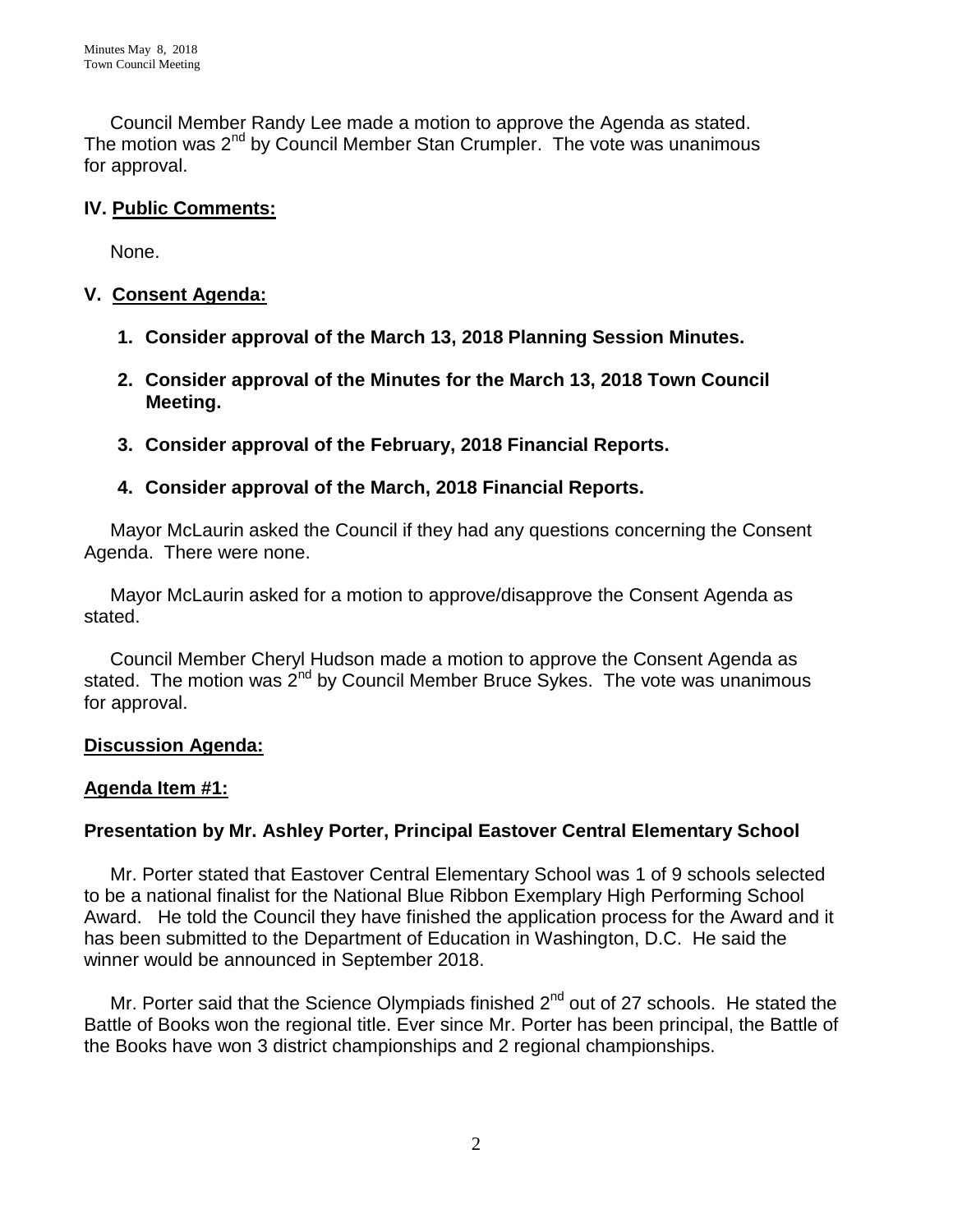Mr. Porter stated the teachers, staff, students, and parents are preparing for end of grade assessments. He said for the 2016-2017 school year Eastover Central Elementary School finished  $2^{nd}$  overall. Mr. Porter stated he wants to move to 1<sup>st</sup> place but he will gladly keep the 2<sup>nd</sup> position.

 Mr. Porter thanked the Town Council for always being supportive. He said everyone is to take credit for how well Eastover Central Elementary School is performing. The Mayor and the Council thanked Principal Porter for his time and attention.

#### **Agenda Item #2:**

**CASE NO. 18-037. CONSIDERATION OF THE MADIE B. AUTRY HIERS PROPERTY: REQUEST FOR A SUBDIVISION REVIEW, COUNTY SUBDIVISION ORDINANCE AND EASTOVER SUPPLEMENTAL AMENDMENTS; ZONING: RR; TOTAL ACREAGE: 5.58 AC. +\-; LOCATION: 3400, 3410 & 3434 FLEA HILL ROAD (SR 2814). (EASTOVER)** 

#### **Presentation by Mr. Aaron Barnes, Cumberland County Planning and Inspections**

Mr. Barnes stated Case No. 18-037 is requesting a three lot subdivision on a 5.5 acre lot. He said this lot is already zoned RR. He said the property has 710 feet of street frontage along Flea Hill Road and has 290 feet of street frontage along Dunn Road. This is to separate the lot into three lots. Lot #1 will be 2.5 acres, lot #2 will be1.5 acres, and lot #3 will be1.4 acres.

 After a brief discussion by the Council, Mayor McLaurin asked for a motion to approve/disapprove Case No 18-037.

 Council Member Lawrence Buffaloe made a motion to approve Case No. 18-037. The motion was 2<sup>nd</sup> by Council Member Stan Crumpler. The vote was unanimous for approval.

### **Agenda Item #3:**

### **Presentation of proposed Budget for Fiscal Year 2019 (July 1, 2018-June 30, 2019).**

#### **Presentation by Mr. Kim Nazarchyk, Town Manager**

Mr. Nazarchyk stated the Town of Eastover is in its  $12<sup>th</sup>$  year of governance and is fiscally sound and debt free. He stated the Council requested that the Town needed to maintain the current level of services or have improvement.

 Mr. Nazarchyk said the budget contains funding for Parks and Recreation and to extend street lights on Beard Road, Dunn Road, and Middle Road. Funding is also available to expand services to Eastover Ballpark. Mr. Nazarchyk stated the Council has defined 12 priorities for the park and funding has been provided.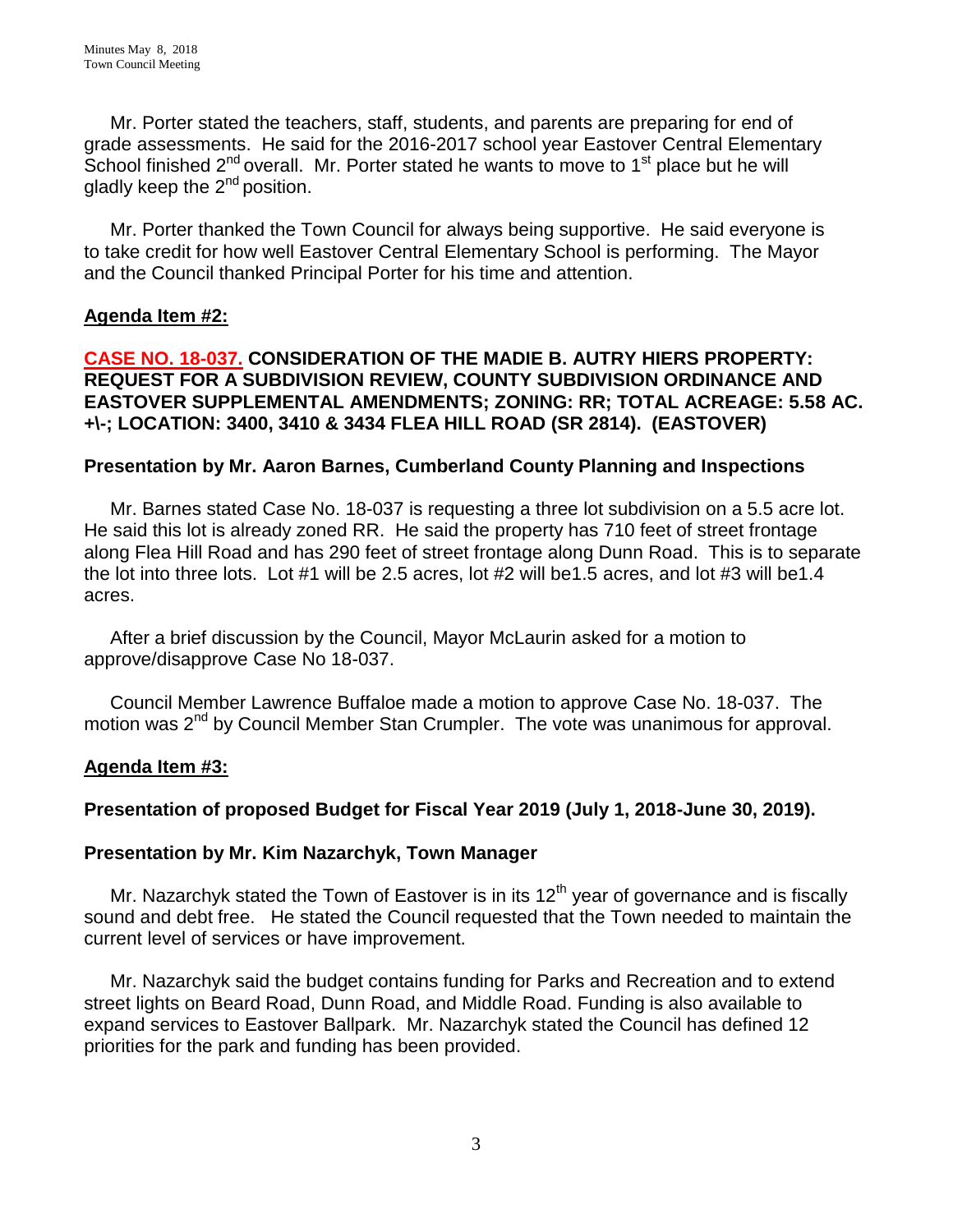Mr. Nazarchyk said this budget is very conservative because the Cumberland County Commissioners have not made a decision about the Sales Tax Distribution Agreement. The budget is decreased by \$180,000. This is 13% less than last year or \$220,000 less. The total budget for Fiscal Year 2019 is \$1,508,850.00.

 This budget covers normal operation expenses and expanded services mentioned earlier. It includes a 2.36% COLA increase for non-exempt employees and 8% of the Budget is designated to the Fund Balance.

 The Ad Valorem Taxes are based on valuation of \$317,555,767 in real, personal, and public utility properties as of January 1, 2018, taxed at \$0.202 per \$100 and a collection rate of 99%. No Changes in the tax rate are proposed.

 The Proposed Budget for the Capital Reserve Fund is for interest earned on existing deposits. This fund was originally established for a five year term, with minimum contributions of \$85,000 per year. This Budget proposes to extend this fund for another three years, with Council determining funding after the annual audit review in December.

 Council Member Lee Hedgecoe made a motion to approve the public hearing for the proposed Budget for Fiscal Year 2019 to be held on June 12, 2018. The motion was  $2^{nd}$  by Council Member Cheryl Hudson. The vote was unanimous for approval.

### **Agenda Item #4:**

### **Presentation of Ball Playing Ordinance.**

### **Presentation by Mr. Kim Nazarchyk, Town Manager**

 Mr. Nazarchyk stated there is a safety concern on Ballpark Road with some young gentlemen playing basketball in the road. The Eastover Town Hall has received several calls concerning this matter. The young gentlemen and their parents have been talked to on at least 3 different occasions.

 After consulting with the Town Attorney, he stated it was best for the Town to set up an Ordinance concerning the street ball playing. If approved, a copy of the Ordinance will be sent to the residents by certified mail. The penalty for not abiding by this Ordinance is \$50 per day.

 Council Member Lee Hedgecoe made a motion to approve the Ball Playing Ordinance. The motion was 2<sup>nd</sup> by Council Member Lawrence Buffaloe. The vote was unanimous for approval.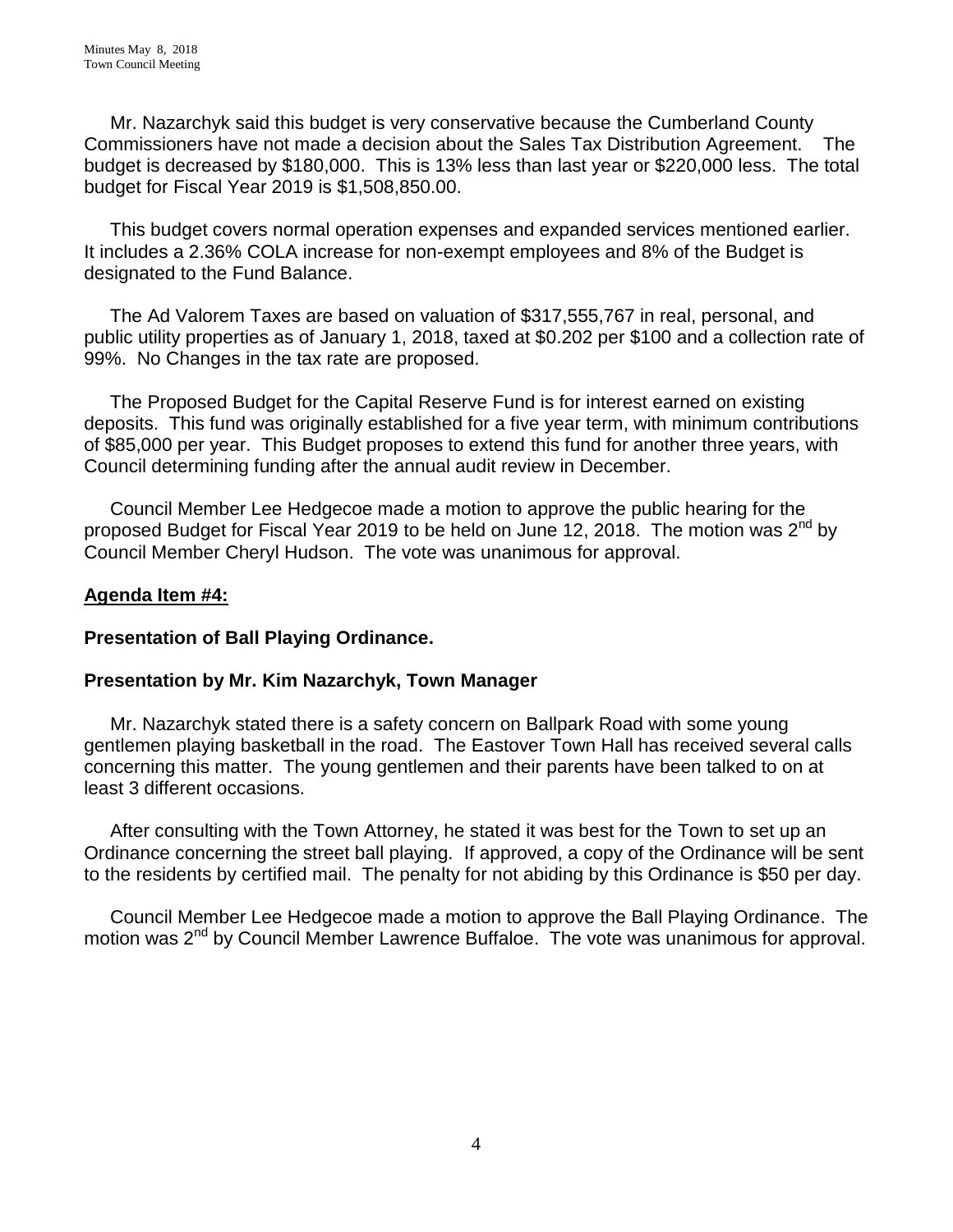# **Agenda Item #5:**

### **Contract with Fayetteville Cumberland Parks and Recreation**

### **Presentation by Mr. Kim Nazarchyk, Town Manager**

Item has been rescheduled until the June 12, 2018, Town Council Meeting.

### **VII. Receive Mayor's Update:**

 Mayor McLaurin stated when the splash pads, bathrooms, extra shelter, and tennis courts are being constructed; he would like the Town to help financially to get the other improvements going.

### **VIII. Receive Town Council Update:**

- The Council asked for a meeting with Fayetteville Cumberland Parks and Recreation concerning the Eastover Ballpark improvements. Mr. Kim Nazarchyk stated he would get this meeting scheduled.
- The Ethics training for the newly elected and re-elected Council Members and Mayor must be completed by October. The training session can be ordered for \$150.00. The Council decided to pay for the training video so they could watch it at their convenience.
- Council Member Lawrence Buffaloe asked what the deadline date for the Sales Tax Interlocal Agreement is. Mr. Kim Nazarchyk said it is June 30, 2019. No resolution has been made.
- Council Member Lawrence Buffaloe stated he would have the Town Manager's evaluations finished by the next Town Council Meeting.

# **IX. Receive Town Managers Update:**

- Mr. Kim Nazarchyk informed the Council that a Board of Adjustments meeting must be held to elect new officers.
- The address of 4132 Dunn Road has been abandoned for several years. The property owner is not competent to make decisions. The County Attorney has advised that we wait to see if the heirs make improvements.